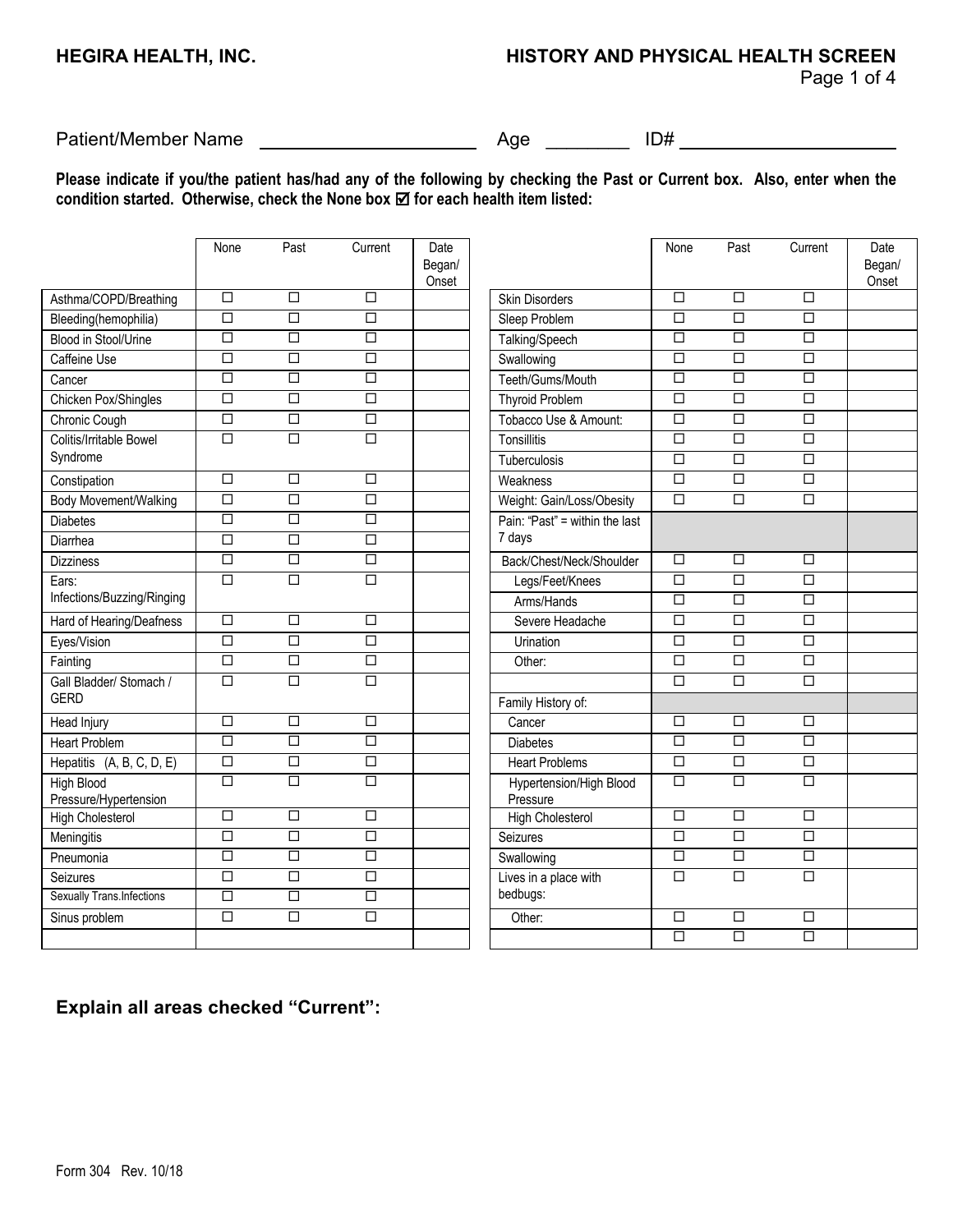# **HEGIRA HEALTH, INC. HISTORY AND PHYSICAL HEALTH SCREEN**

|  | Page 2 of 4 |  |  |  |
|--|-------------|--|--|--|
|--|-------------|--|--|--|

| Please answer all of the following:                                                                                                                                                                                                |
|------------------------------------------------------------------------------------------------------------------------------------------------------------------------------------------------------------------------------------|
| Do you have allergies? $\square$ No $\square$ Yes List all: $\square$                                                                                                                                                              |
|                                                                                                                                                                                                                                    |
| Have you seen a medical doctor/provider in the last 3 months? $\square$ No                                                                                                                                                         |
|                                                                                                                                                                                                                                    |
|                                                                                                                                                                                                                                    |
|                                                                                                                                                                                                                                    |
|                                                                                                                                                                                                                                    |
|                                                                                                                                                                                                                                    |
|                                                                                                                                                                                                                                    |
| 1)<br>Within the past 21 days, have you been to or been in contact with anyone who has traveled to the countries of Guinea, Sierra<br>Leone, Liberia, Nigeria, or Sengal? □ No □ Yes                                               |
| If Yes, do you now have any of these symptoms? $\Box$ Fever of 101.5° or higher $\Box$ Vomiting $\Box$ Severe Headache<br>2)<br>$\Box$ Stomach Pain $\Box$ Muscle Pain $\Box$ Diarrhea $\Box$ Unexplained Bleeding                 |
| Staff Only: If Yes to 1) AND any of the symptoms are present, promptly segregate the individual and contact the supervisor.                                                                                                        |
| Please check No or Yes:                                                                                                                                                                                                            |
| Sex with someone with a STD or HIV: ONo OYes Multiple partners: ONo OYes Homosexual/bisexual partners: ONo OYes                                                                                                                    |
| In last 90 days have you or a sex partner had a sore on the penis/vagina: $\Box$ No $\Box$ Yes Sex without condoms: $\Box$ No $\Box$ Yes                                                                                           |
| MEN: Discharge from penis: ONo OYes                                                                                                                                                                                                |
| WOMEN: Pain during vaginal sex: ONo OYes<br>Vaginal discharge different from your normal: □No □Yes                                                                                                                                 |
| Long-term dialysis before 1992: □No □Yes Shared drug instruments: □No □Yes Body piercings or tattoos: □No □Yes                                                                                                                     |
| Clotting factor concentrates before 1987: □ No □ Yes Blood transfusion or organ transplant before 7/92: □ No □ Yes                                                                                                                 |
| Your mother may have had Hepatitis C when you were born: $\square$ No $\square$ Yes Born before 1967 and served in military: $\square$ Yes $\square$ No                                                                            |
| You had blood-to-blood contact where you had questions about your HIV status, that is, dental work, hemophelia treatment, blood<br>transfusion: □No □Yes                                                                           |
| Staff Only: Any "Yes" response indicates the need for: 1) documented referral for Hepatitis/STD/HIV testing if not done<br>within the last 6 months, and 2) the referral and the risk/behavior(s) to appear in the treatment plan. |
| Date of last HIV antibody test: _________ □ None Are you using birth control? □ No □ Yes Type: _______________                                                                                                                     |
|                                                                                                                                                                                                                                    |
| Number of Miscarriages: ________ Number of Stillbirths: ______ Number of Abortions: _____ Number of Live Births: ____                                                                                                              |
|                                                                                                                                                                                                                                    |
| Due date if now pregnant: ________________ If pregnant, getting pre-natal care: □No □Yes Breastfeeding now: □Yes □No                                                                                                               |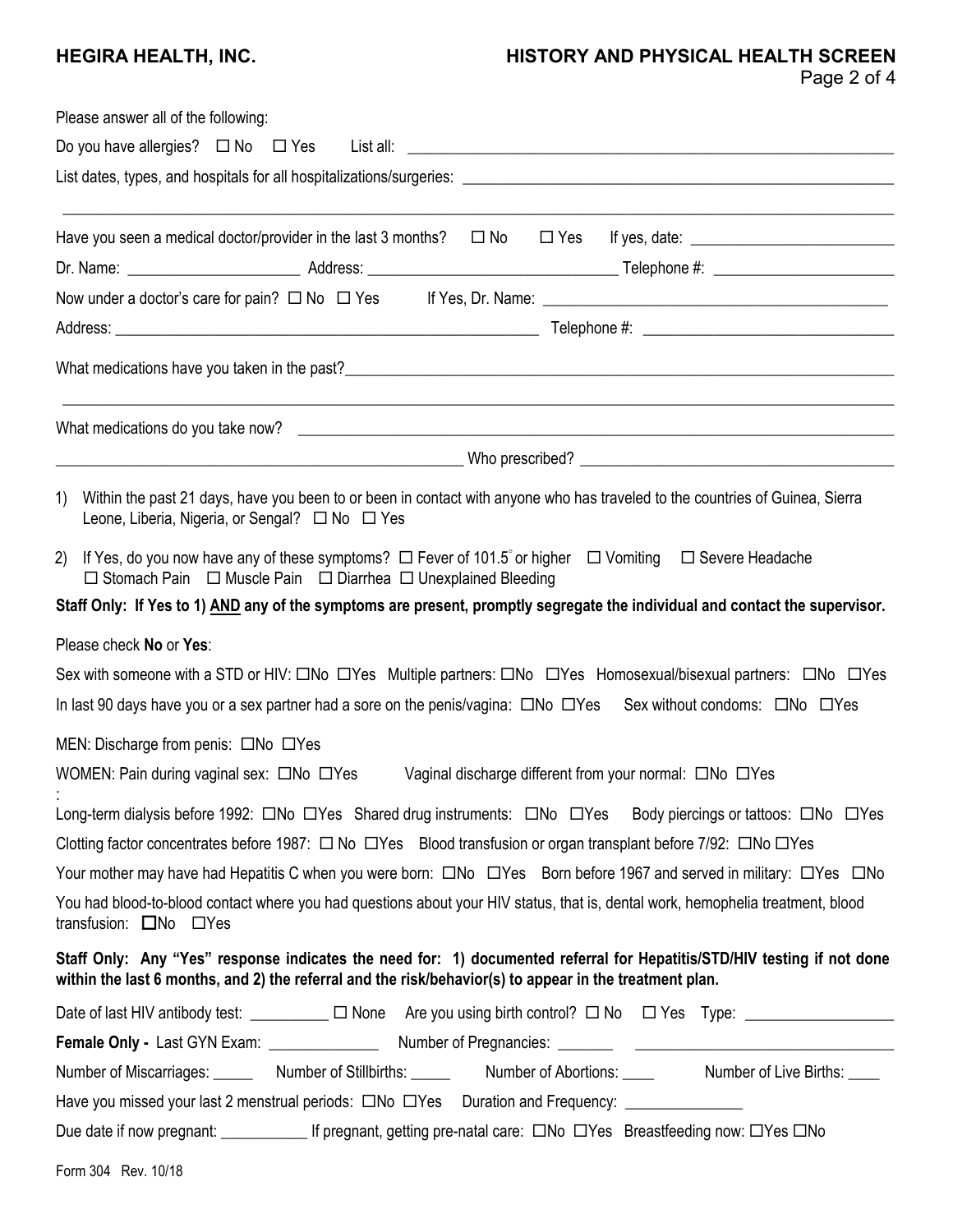### **HEGIRA HEALTH, INC. HISTORY AND PHYSICAL HEALTH SCREEN**

My current weight is \_\_\_\_\_ pounds. My usual weight is \_\_\_\_\_ pounds.I am \_\_\_\_\_ feet \_\_\_\_\_ inches tall.

Please circle the number next to the sentence that applies to you:

|                | I follow a special diet: __ Vegetarian                                                                                                                                                                                                                                   |  |
|----------------|--------------------------------------------------------------------------------------------------------------------------------------------------------------------------------------------------------------------------------------------------------------------------|--|
|                | Low Salt Low Fat/Low Cholesterol<br>Other. Please specify                                                                                                                                                                                                                |  |
| 3              | I have diabetes.                                                                                                                                                                                                                                                         |  |
| 3              | I have had weight loss surgery.                                                                                                                                                                                                                                          |  |
| $\overline{2}$ | I have kidney disease.                                                                                                                                                                                                                                                   |  |
|                | I have heart disease.                                                                                                                                                                                                                                                    |  |
|                | I have high blood pressure.                                                                                                                                                                                                                                              |  |
|                | I have an intolerance to Lactose<br>Gluten Other. Please specify                                                                                                                                                                                                         |  |
|                | I am allergic to <b>Soy  Citrus      Nuts Seafood/fish Lggs      Mushrooms      Lerries</b> Lerries      Lerries      Lerries      Lerries      Lerries      Lerries      Lerries      Lerries      Lerries<br>wheat/gluten.                                             |  |
|                | I am allergic to other food not listed above.                                                                                                                                                                                                                            |  |
| $2^{\circ}$    | I have lost more than 10 pounds in the last month without trying.                                                                                                                                                                                                        |  |
| $\overline{2}$ | I have been vomiting or have had diarrhea or constipation for more than 3 days, in the last month.                                                                                                                                                                       |  |
| 3              | I have a problem with my teeth, and/or chewing, and/or swallowing food.                                                                                                                                                                                                  |  |
| 3              | I have a history of an eating disorder (vomiting/using laxatives on purpose after eating or skipping<br>meals/eating very little most of the time).                                                                                                                      |  |
| 3              | I take a blood thinner (Coumadin/Warfarin).                                                                                                                                                                                                                              |  |
| 3              | I am pregnant or breast feeding.                                                                                                                                                                                                                                         |  |
|                | $\mathbb{R}^n$ and $\mathbb{R}^n$ and $\mathbb{R}^n$ and $\mathbb{R}^n$ . FOR<br><b>STAFF</b><br><b>USE</b><br>ONLY $\begin{array}{ccccccccccccccl} \therefore & \therefore & \therefore & \therefore & \therefore & \therefore & \therefore & \therefore & \end{array}$ |  |
|                | Wt.<br><b>BMI</b>                                                                                                                                                                                                                                                        |  |
| $\mathbf{3}$   | BMI < 18.5 / appears emaciated                                                                                                                                                                                                                                           |  |
| $\overline{2}$ | $BMI > 40$ / appears obese                                                                                                                                                                                                                                               |  |
|                | <b>TOTAL NUTRITION SCREEN SCORE</b>                                                                                                                                                                                                                                      |  |
|                | Moderate/high nutritional risk due to a score of ≥ 7 necessitates 1) a referral to a Nutritionist<br>/ Dietician or PCP, and 2) the referral to appear in the treatment plan.                                                                                            |  |
|                |                                                                                                                                                                                                                                                                          |  |